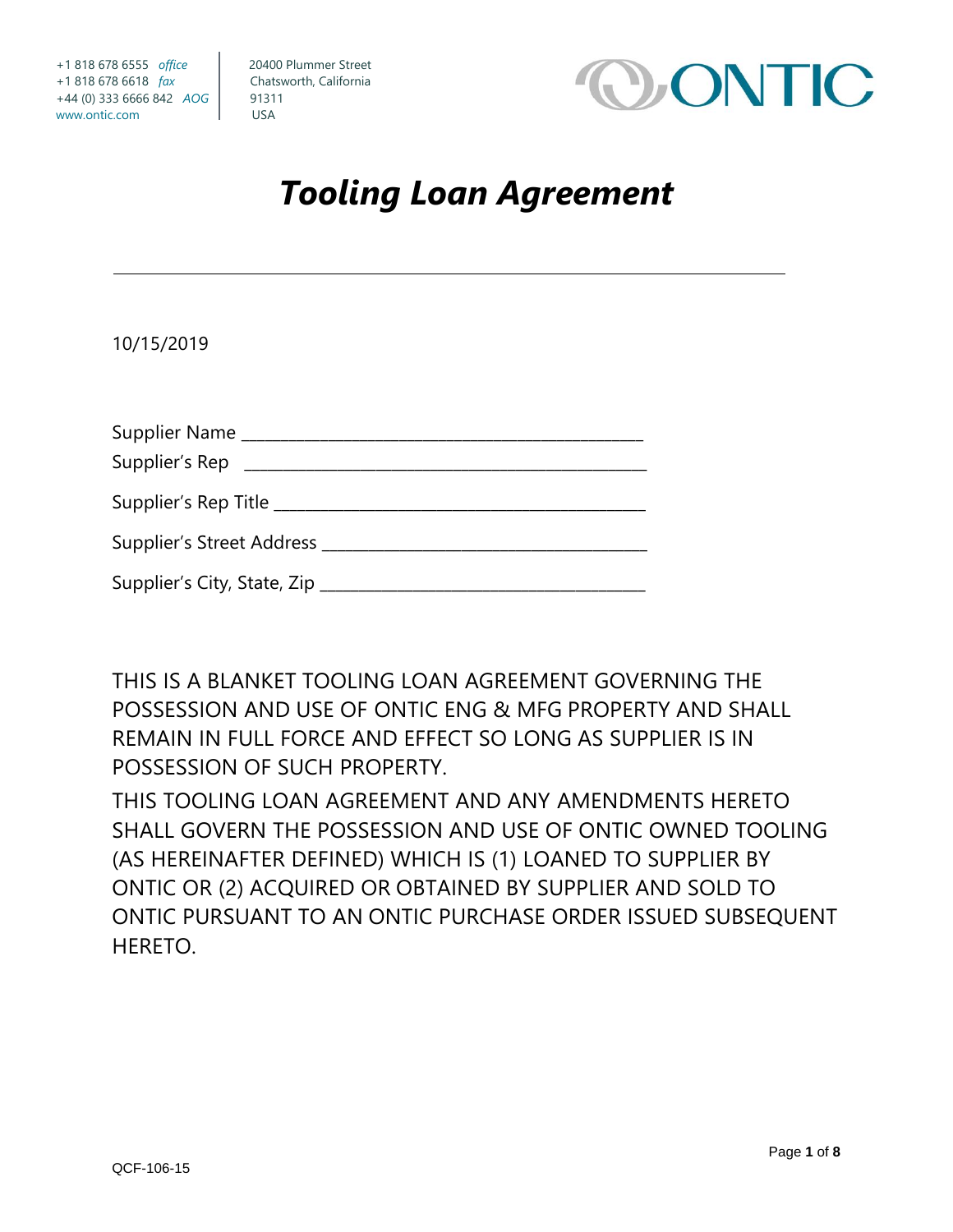

## **1. Ownership of Tooling on Loan**

Supplier acknowledges that all items of Tooling, including tools, gauges, devices, equipment, jigs, molds, and fixtures (here after referred to as "Tooling") in Supplier's control, together with all drawings and other documentation which are provided to the Supplier by Ontic or which are purchased by Ontic from the Supplier, shall be and shall remain the exclusive property of Ontic. The Supplier shall not mortgage or encumber the Tooling in any manner whatsoever.

If the Supplier modifies the Tooling provided on loan this shall be carried out for Ontic and only on Ontic's explicit instructions. Ontic becomes sole owner of the items created by and for the modifications.

Ontic reserves the right to inspect the Tooling at all reasonable times. Supplier shall not move the Tooling to another manufacturing location or to a subcontractor's location without prior written approval of Ontic.

### **2. Identification of Tooling on Loan**

Supplier agrees to apply an identification tag, supplied by Ontic, if one is not currently applied to the tool. This tag identifies Ontic (or  $3<sup>rd</sup>$  party, if applicable) as the owner of the tool and states the tool identification number. Supplier agrees that Tooling shall remain identified throughout the entire length of the loan.

### **3. Tooling Inventory**

Supplier agrees to maintain and keep up to date an ongoing inventory listing of all tooling that is owned by Ontic in the suppliers' possession or that is located at and in the possession of a Supplier to the Ontic Supplier.

### **4. Tooling Storage and Insurance**

Supplier agrees to maintain adequate storage to ensure that all the Ontic owned tooling is stored in usable condition and in such a location or facility to ensure against theft and damage. Supplier also agrees to maintain adequate insurance coverage for the replacement cost of the tooling in the event of the tooling being damaged or destroyed for whatever reason.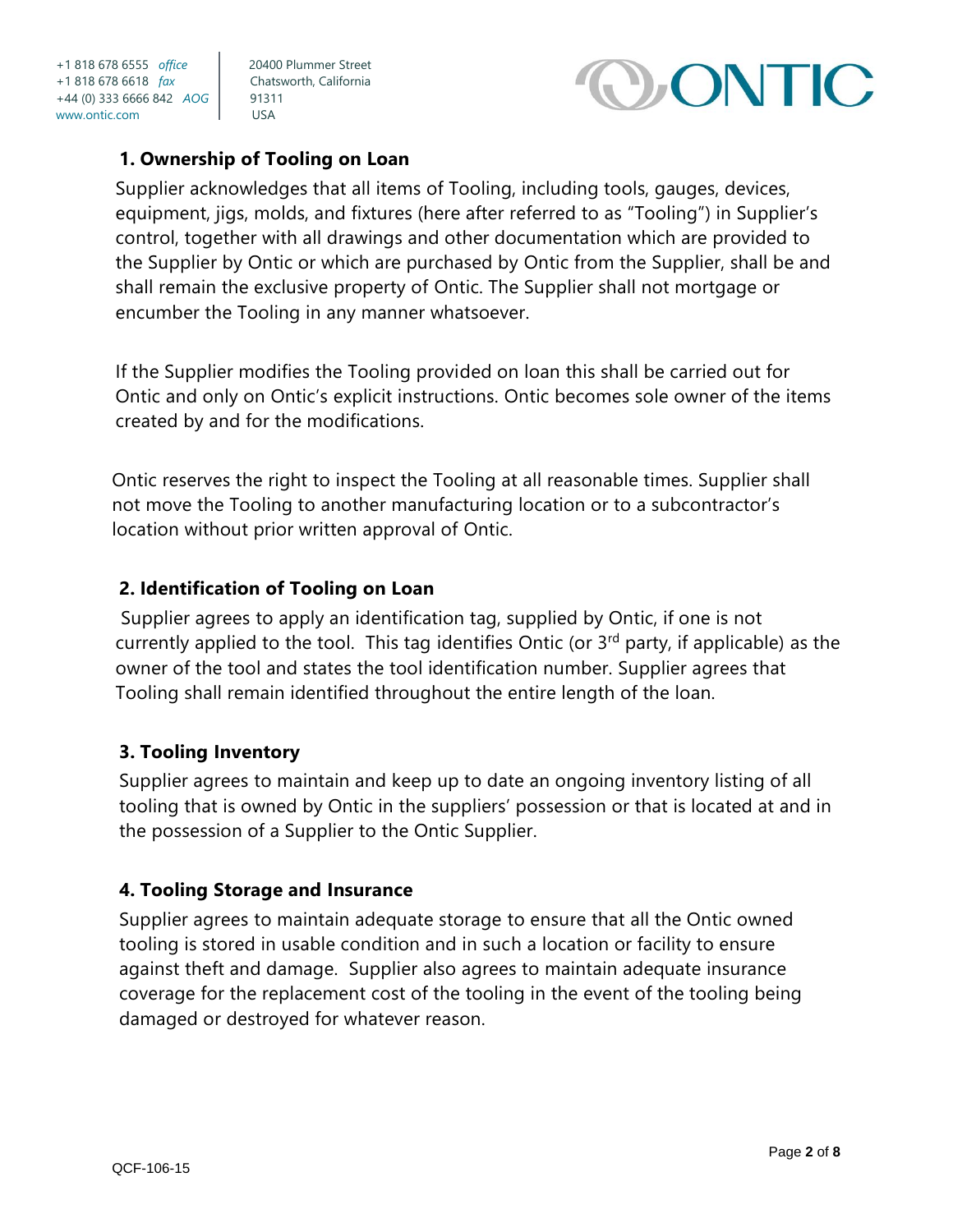

# **5. Tooling Disposal**

Supplier agrees to notify Ontic in writing to request permission to scrap out any tooling owned by Ontic and will not scrap out any tooling until authorized on Ontic. The request is to be made in writing and sent to the Ontic Purchasing Department or representative below. Once the request has been approved by Ontic, it will be forwarded back to the Supplier granting the authorization to scrap out the requested tool. Any scrap will be documented on a Scrap Certificate which shall be provided to Ontic with documented evidence i.e. Photos.

#### **6. Maintenance and Repair**

#### **Tools, Gauges, Devices, Equipment, Jigs, and Fixtures**

The Supplier shall maintain the above items in good operating condition at all times. During the time the items are in the Supplier's possession, the Supplier, at its own expense, shall maintain the Tooling in proper working condition.

#### **Molds**

Please see document labeled "Supplier Mold Preventative Maintenance Agreement" which states Ontic's standards on mold maintenance. During the time the mold is in Supplier's possession, the Supplier, at its own expense, shall maintain the mold per the *Preventive Maintenance Agreement.* Ontic requires that a log be kept that documents the frequency of the maintenance and any repairs that were made to the mold. The Supplier is obliged to provide Ontic at any time upon request current PM documentation.

Tooling from Ontic is loaned to the Supplier in the condition in which they exist, with wear or possible deficiencies not being excluded. Under normal circumstances, Ontic will perform inspection and preventive maintenance of Tooling prior to the loan, generate a report documenting the results of these activities (hereafter called *Pre-Loan Tooling Inspection/Maintenance Report*), then amended the *Pre-Loan Tooling Inspection/Maintenance Report* to the *Tooling Loan Agreement* Document.

The Supplier shall cover the cost of all minor repairs, up to \$250 per repair. Costs over this amount shall be paid by Ontic, if approved by Ontic before they are performed and the damage that initiates the repair is not a result of Supplier negligence. Ontic has the right to evaluate the costs over \$250 for reasonableness and request three vendor quotes for any third-party work required.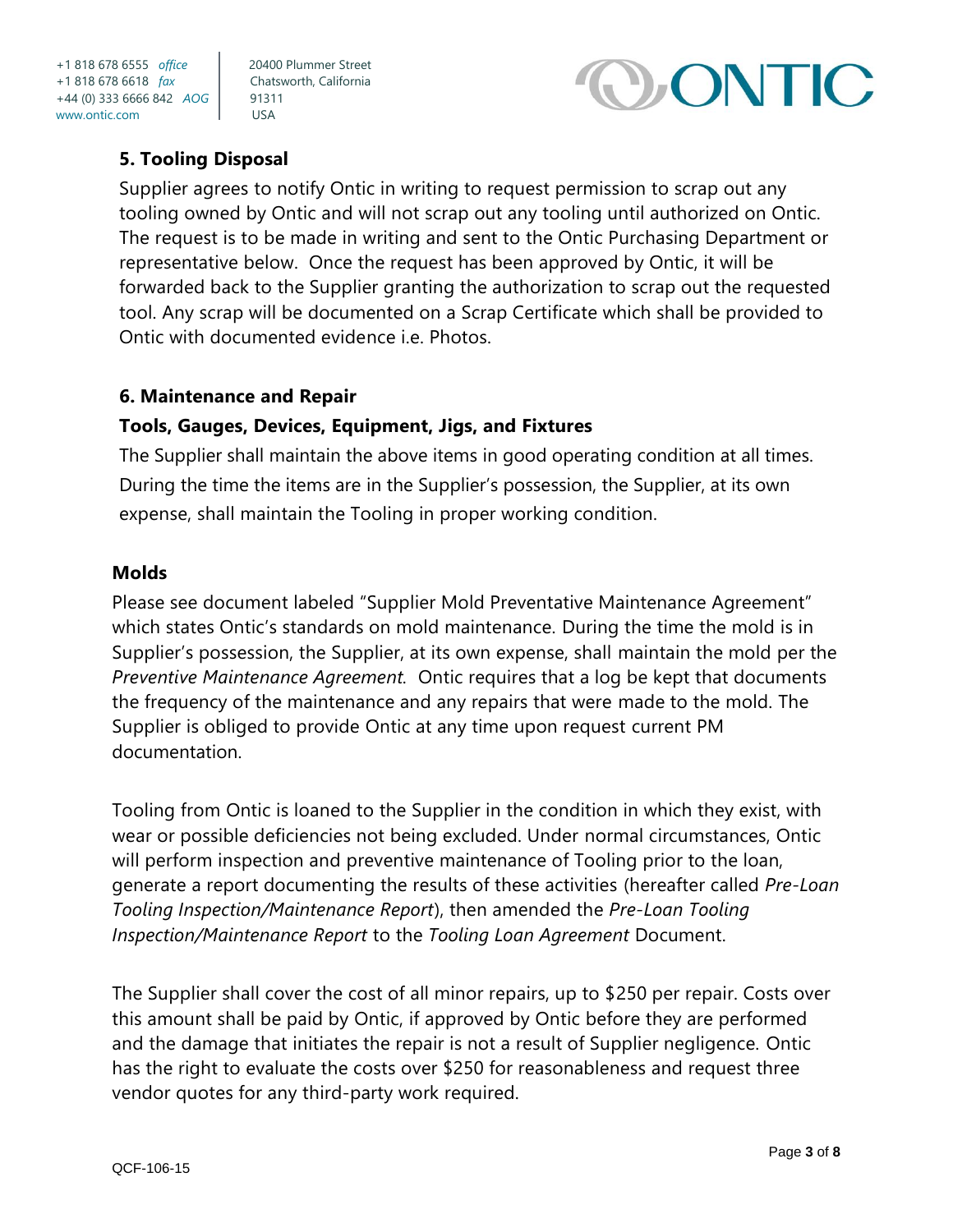



All replacement tooling and documentation shall become Ontic property and shall be subject to all the terms and conditions of this agreement.

## **7. Tool Damage**

The Supplier shall be responsible for damage (with the exception of normal wear and tear) and ruin (destruction or loss) of the Tooling on loan. The Supplier shall be responsible for Tooling to its full replacement value, against damage and ruin, from fire, theft, burglary, misappropriation, vandalism, and environmental risks.

The Supplier shall also be responsible for any Tooling damage resulting from transport operations which the Supplier carries out.

### **8. Confidentiality / Patent Rights**

The Supplier shall not exploit, for other purposes than those agreed upon, the functionality and method of operation of the Tooling on loan. Any unique technology associated with the Tooling shall remain confidential and the right to patent application shall remain exclusively reserved by Ontic.

# **9. Termination of the Agreement**

This Agreement is concluded for an indefinite period of time. The parties can cancel at any time, by following the below guidelines.

- In the event that the supplier wishes to terminate this agreement with Ontic, proper notification must be given.
	- Proper notification is defined as a letter submitted to ONTIC Purchasing Manager documenting the part numbers for which supply is to be terminated, the reason for termination of supply, and the date of the last shipment planned to ONTIC.
	- The above letter must be submitted to ONTIC based on the following formula: (Submission date + (Total lead time of component x 2.5)) = (Date of last shipment to ONTIC)
		- Example: A component with a 4 week lead time requires a 10 week advanced notice before the last shipment to ONTIC is made. After submission of the above notification, a response from ONTIC in writing is required before the notification of supply termination is accepted.
- Regardless of the circumstances under which the supply of a component to ONTIC is terminated, the Supplier's responsibility for the quality and performance of the component shall remain unchanged.

The Supplier shall return any or all Tooling and Tooling documentation to Ontic without cost except any reasonable transportation and/or special packing charges that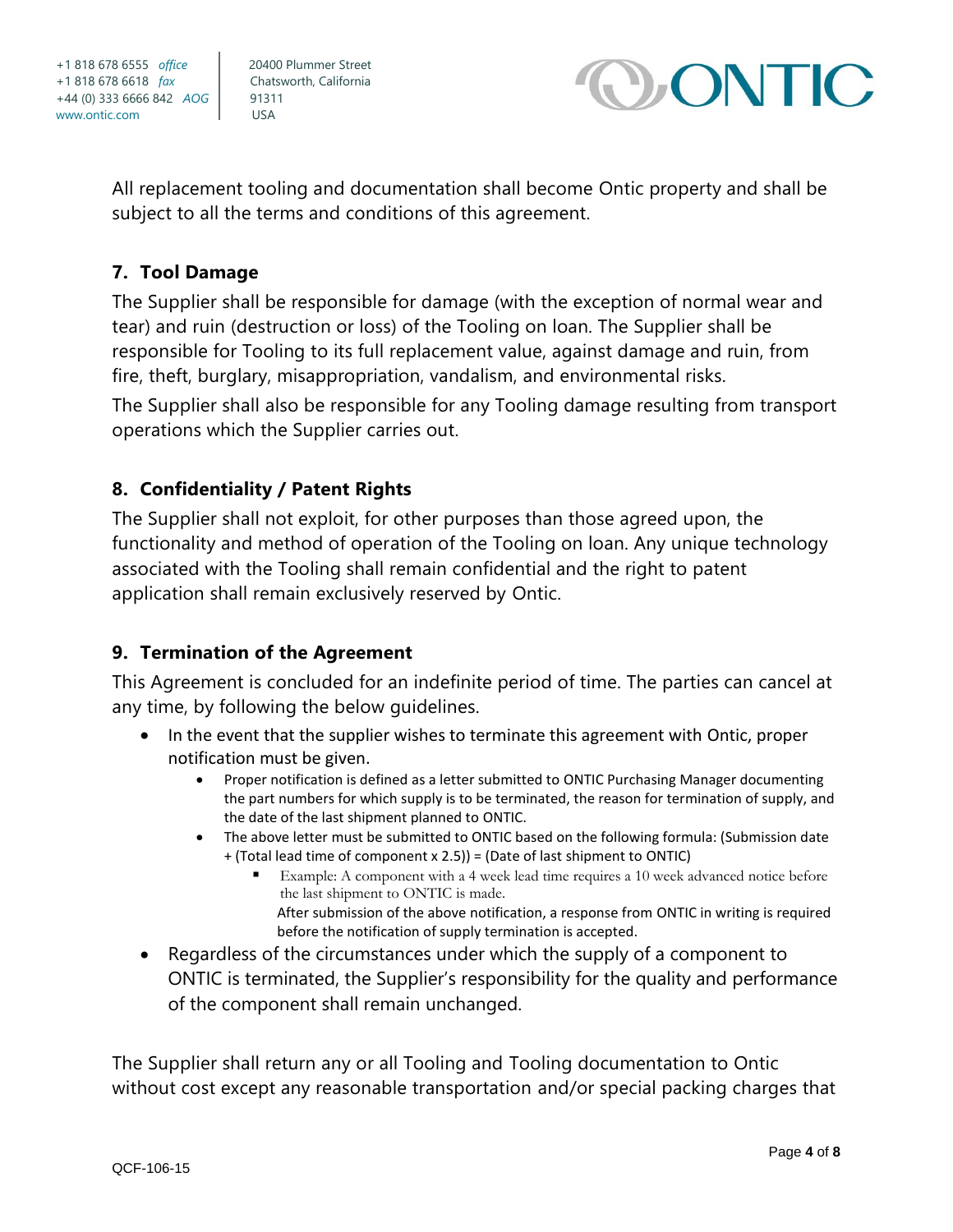



may be billed to Ontic. The Supplier shall also provide Ontic all PM and Repair Documentation at that time.

### **10.US Government Property**

Any US Government owned tooling shall also be governed by the following clauses. The following clauses shall have the same force and effect as if set forth below in full text. All notifications and other communications required by these clauses shall be made through Ontic's Purchasing Representative.

| 52.245-1     | <b>Government Property</b>                                         |
|--------------|--------------------------------------------------------------------|
| 52.245-9     | Use and Charges                                                    |
| 252.245-7001 | Tagging, Labeling, and Marking of Government-Furnished<br>Property |
| 252.245-7002 | Reporting Loss of Government Property                              |
| 252,245-7003 | <b>Contractor Property Management System Administration</b>        |
| 252.245-7004 | Reporting, Reutilization, and Disposal                             |

### **SUPPLIER'S ACCEPTANCE AND AGREEMENT**

This Tooling Loan Agreement shall govern the possession and use of all Ontic

Tooling that is now in Supplier's possession or that may be placed in Supplier's possession during the time this Tooling & Equipment Loan Agreement is in force.

| <b>Supplier Printed Name:</b> | <b>Ontic Representative Printed Name:</b> |
|-------------------------------|-------------------------------------------|
| Supplier Title:               | Ontic Representative Title:               |
| Signature:                    | Signature                                 |
| Date:                         | Date:                                     |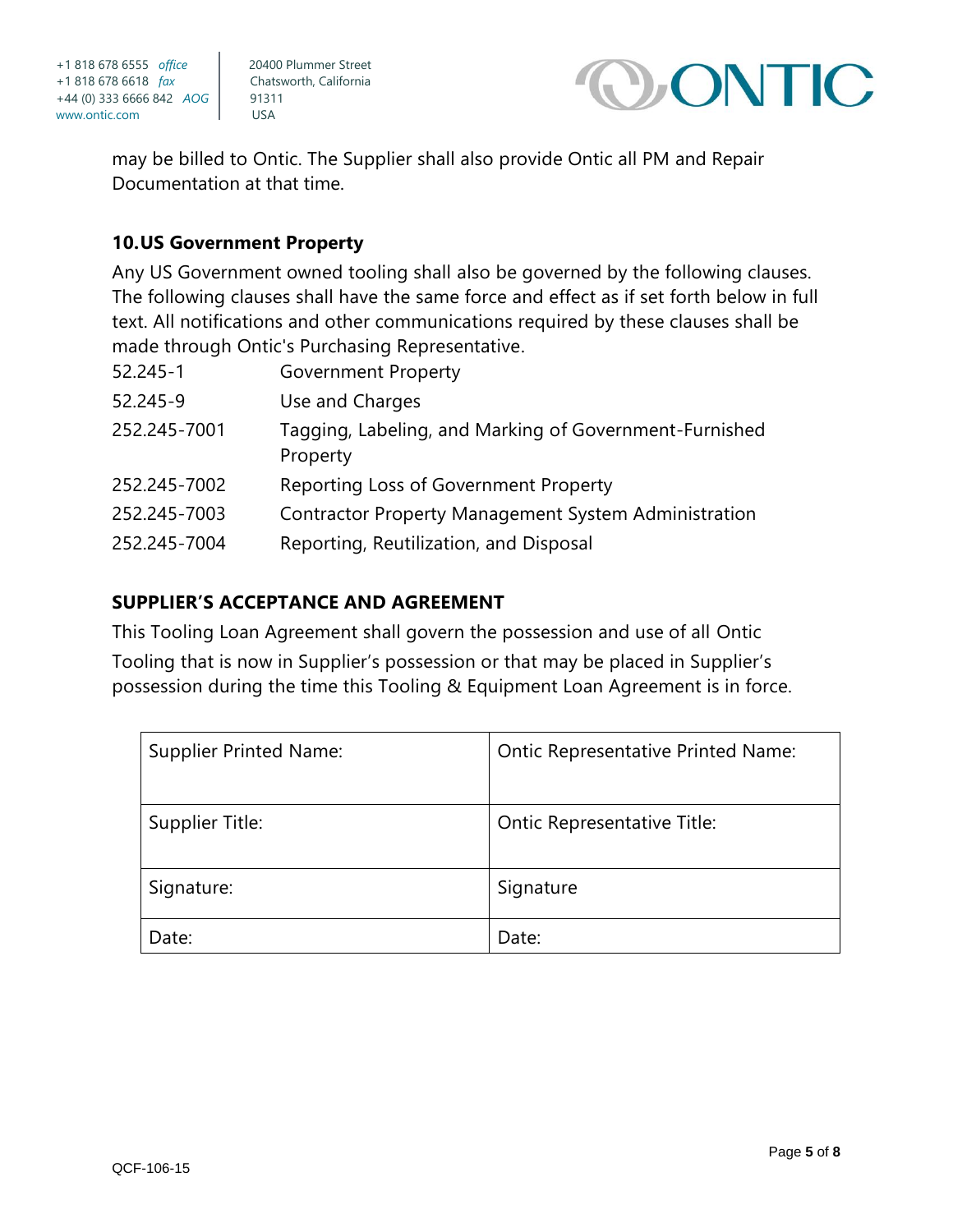

#### Attachments:

- *1. Inventory of Tooling Loaned to Supplier*
- **2.** *Ontic's Pre-Loan Tooling Inspection/Maintenance Report***(s)**

Other Regulating Documents:

- *1. Supplier Mold Preventative Maintenance Agreement (if required)*
- *2. QCF-106 - Control of Monitoring and Measuring*
- **3.** *QCF-106-14 – Borrowed Tool Request Form*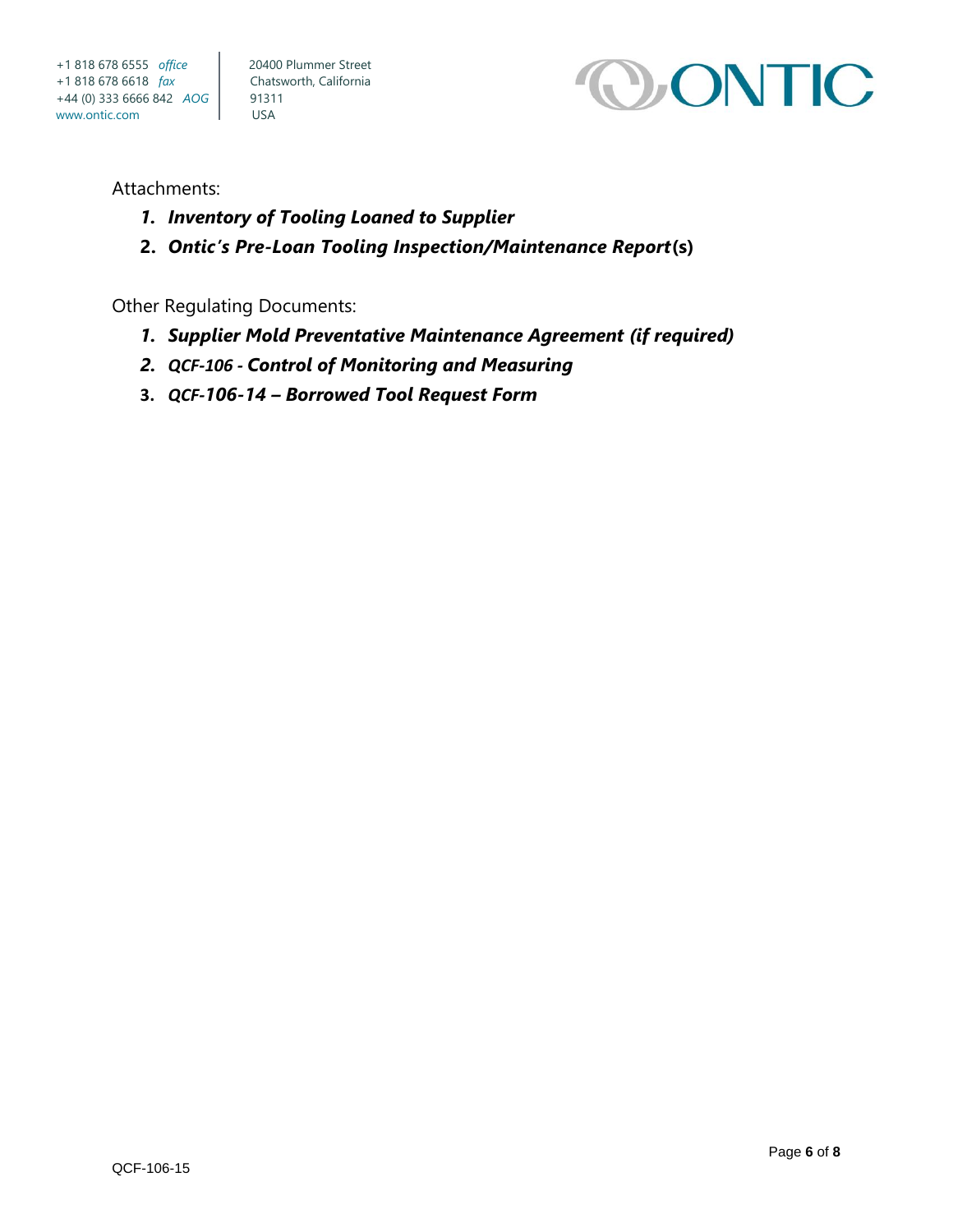

# **ATTACHMENT 1: INVENTORY OF TOOLING LOANED TO SUPPLIER "[Supplier's Name]"**

| Item#          | <b>Tool Description</b> | Tool Id # (if applicable) | Program/Part | <b>Tool Owner</b> |
|----------------|-------------------------|---------------------------|--------------|-------------------|
| $\mathbf 1$    |                         |                           |              |                   |
| $\overline{2}$ |                         |                           |              |                   |
| $\mathsf 3$    |                         |                           |              |                   |
| $\overline{4}$ |                         |                           |              |                   |
| 5              |                         |                           |              |                   |
| $6\,$          |                         |                           |              |                   |
|                |                         |                           |              |                   |
|                |                         |                           |              |                   |
|                |                         |                           |              |                   |
|                |                         |                           |              |                   |
|                |                         |                           |              |                   |
|                |                         |                           |              |                   |
|                |                         |                           |              |                   |
|                |                         |                           |              |                   |
|                |                         |                           |              |                   |